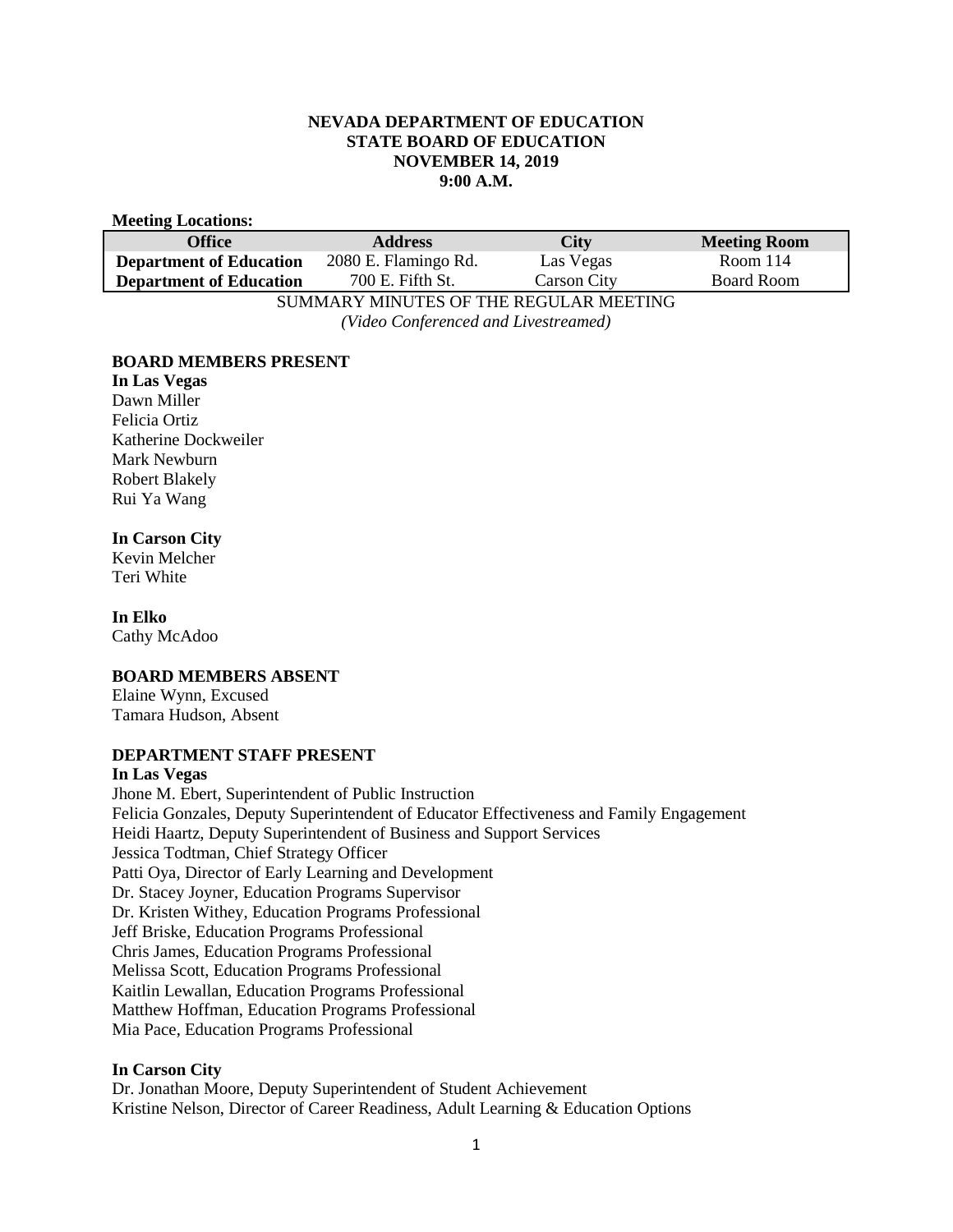Dave Brancamp, Director of Standards and Instructional Support Nancy Olsen, Education Programs Professional Dr. Patrick Bell, Education Programs Professional

## **LEGAL STAFF PRESENT**

David Gardner, Deputy Attorney General

## **AUDIENCE IN ATTENDANCE**

### **In Las Vegas**

Alexander Marks, Nevada State Education Association Anthony Nunez, Teachers and Leaders Council Bill Garis, Clark County Association of School Administrators Chris Daly, Nevada State Education Association Dr. David Jensen, Humboldt County School District Ed Ronca, University of Nevada, Las Vegas Ernie Rambo, Nevada National Board Professional Learning Institute Gail Hudson, Nevada National Board Guy Hobbs, Hobbs Ong & Associates Jenn Blackhurst, HOPE for Nevada Jim McIntosh, City of Henderson Kenneth Retzl, Guinn Center Kimm Rombardo, Northwest Evaluation Association Leonardo Benavides, Clark County School District Meredith Freeman, Nevada PTA/HOPE 4 Nevada Monte Bay, National University Patricia Haddad, Opportunity 180 Robert Askey, Touro University Nevada Zane Gray, Sierra Nevada College

### **In Carson City**

Anna Savala, Washoe County School District Charles Lednicky, Washoe County School District Jimmy Lau, Ferrari Public Affairs/Imagine Lindsay Anderson, Washoe County School District Mary Pierczynski, Nevada Association of School Superintendents Nate MacKinnon, Nevada System of Higher Education Sara Cunningham, Nevada's Northwest Regional Professional Development Program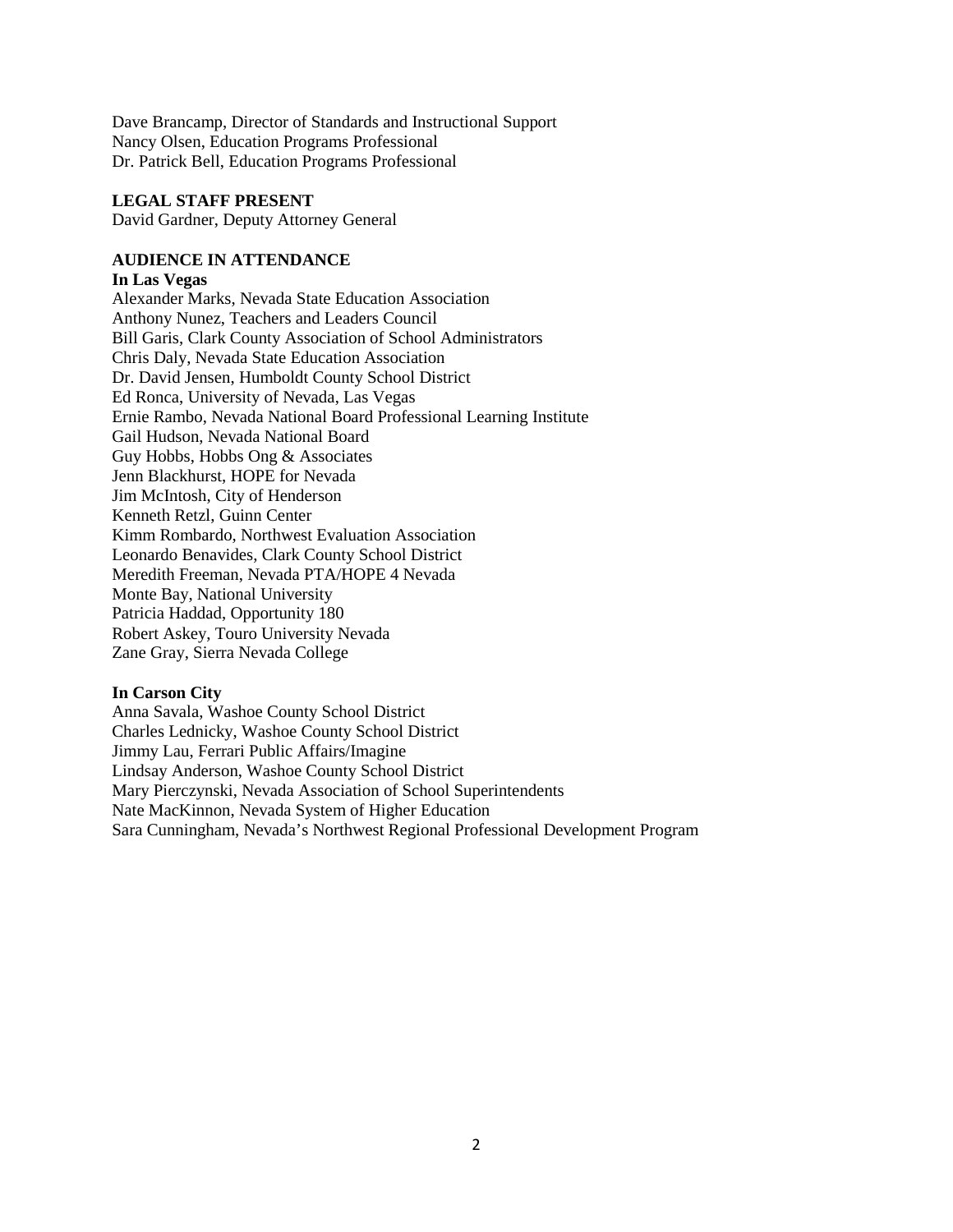## **1: CALL TO ORDER, ROLL CALL, AND PLEDGE OF ALLEGIANCE**

Meeting called to order at 9:00 AM. Quorum was established. Vice President Newburn led the Pledge of Allegiance.

## **2: PUBLIC COMMENT #1**

Nate MacKinnon, the Vice Chancellor for Community Colleges from the Nevada System of Higher Education (NSHE), spoke on behalf of NSHE to voice support for Agenda Item 9, the Strengthening Career and Technical Education for the 21<sup>st</sup> Century Act (Perkins V) State Plan. Mr. MacKinnon thanked Director Nelson, from Career Readiness, Adult Learning & Educational Options for her partnership and work with stakeholders, as well as the partnership received from the Department of Education and Career and Technical Readiness Office. *(A complete copy of his statement is attached in Appendix A)*

### [Public Comment read by Member Ortiz]

Jordana McCudden, Teaching Policy Fellow with Teach Plus Nevada and teacher from Clark County School District, had comment on Agenda Item 8, New, Transfer, and Current Teacher Incentives pursuant to Senate Bill 555 Section 30 and Assembly Bill 196, specifically Teacher Incentives in Title I schools. Ms. McCuddon reflected that teaching at Title I schools is both rewarding and demanding, and that Teacher Incentives for teaching in Title I schools was a good program to help encourage qualified teachers to equip those schools. Ms. McCuddon noted that it was demoralizing and appeared as though government did not care for student success when they fail to uphold the promises they made regarding distribution of monetary incentives. Ms. McCuddon asked that the state value educators and not remove incentives while claiming that they care about educators. *(A complete copy of her statement is attached in Appendix A)* 

# **3: APPROVAL OF FLEXIBLE AGENDA**

## **Member Blakely moved to approve a flexible agenda. Member Dockweiler seconded. Motion carried.**

## **4: PRESIDENT'S REPORT**

[Vice President Newburn presented the President's Report]

In October, two Nevada teachers were honored with the Milken Educator Award, which selects top educators from around the country in the early to middle stages of their career in recognition of what they have done and will do in the future. Ben Nguyen, a STEM teacher at Sunrise Mountain High School, and Nicolas Jacques, a music teacher at Carson Middle School, were presented the award by Governor Sisolak, Superintendent Ebert, and Lowell Milken. The Board of Education will formally recognize these awardees in a board meeting next year.

## **5: SUPERINTENDENT'S REPORT**

Superintendent Ebert acknowledged the efforts of Deputy Superintendent Felicia Gonzales, Kathleen Galland-Collins, and Dr. Kristin Withey; they recently visited Nye County School District to aid in implementation of the Nevada School Performance Framework (NSPF). The response from Nye County School District has been positive, citing greater focus, particularly around student goals.

The Superintendent stated for the record that the purpose of the Nevada Department of Education (NDE) is to serve, and that NDE will continue to do so.

The Statewide Listening Tour is progressing well, and over half the school districts have been visited. Superintendent Ebert is continually impressed with the classrooms she visits, as well as the Superintendents and administrators she meets. Maxwell Elementary School is notably integrating robotics and computer skills into first grade classes, building the capacity for children to develop the technologies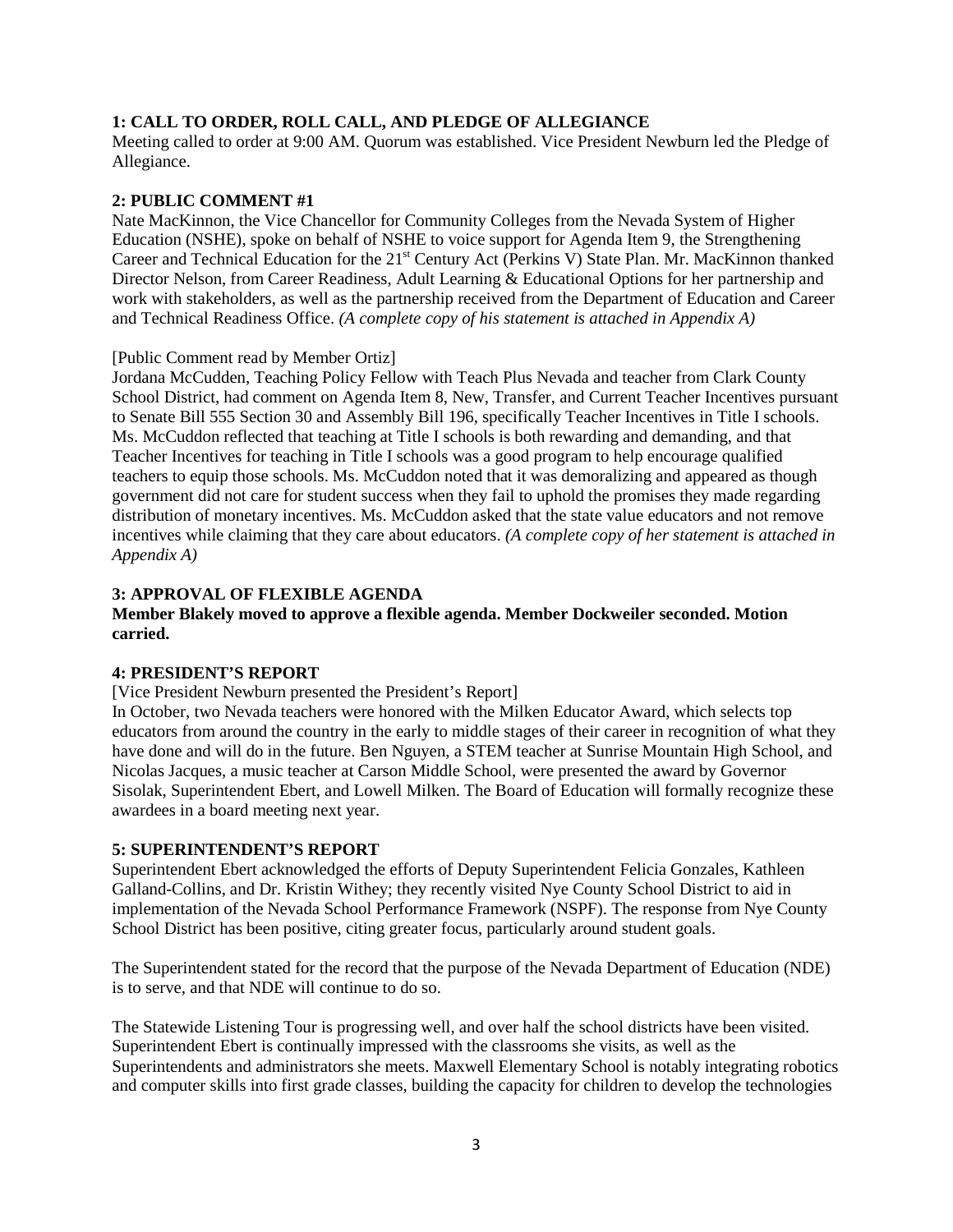of the future. The Listening Tour serves to gather data on where we can improve as a state, and will drive the 2020 State Improvement Plan.

In October, the WestEd Conference was hosted in Las Vegas. Superintendent Ebert, Deputy Superintendent Moore, Member Ortiz, and several others attended. Nevada, California, Arizona, and Utah are represented by WestEd. Overall, it was a successful and productive conference.

National Board Certification is recognized within Nevada classrooms, as well as monetarily supported by the State Legislature. National Board Certification aligns with continuous improvement, and the National Board often leads the way in how we can innovate improvement.

[Presentation by the National Board for Professional Teaching Standards: Dr. Ernie Rambo and Gail Hudson]

The National Board seeks to maintain rigorous standards for what teachers should know and be able to do; these standards are national and were developed by teachers. Certification involves a test, as well as creating a portfolio which examines three aspects of teaching; certification is also voluntary.

The National Board is based on five core propositions: commitment to students and their learning; knowing the subjects they teach and how to teach them; managing and monitoring student learning; thinking systematically about their practice; and being a member of a learning community. These propositions are the foundation for the National Board body of knowledge, which include standards written for each certificate area, as well as the architecture of accomplished teaching.

Nationally, there are 122,000 teachers Board Certified, and approximately 20,000 pursuing certification. 81% of Americans believe that teachers should receive Board certification. Nevada has 906 National Board Certified Teachers, with 1652 pursing certification; overall, this impacts over 125,000 students.

The National Board works with teachers across the continuum of their career. Board certification facilitates teachers to look at the students they serve, and in their own practice, look at what they can do to meet those student's needs. Board certified teachers are more likely to remain within the field of teaching, and create positive climates where they teach.

Schools can utilize their professional learning funds, including Title I and Title II funding to support Board Certification costs.

The National Board is also working to launch their Teachers 2020 Campaign, for which a petition is forthcoming.

## [Discussion]

November 16<sup>th</sup> was previously the date for Nevada recognition of Board Certified teachers. However, that date requires petition each year, and the National Board was unable to petition this year; at this time, there is no officially scheduled date for 2019 recognition of Board Certified teachers in Nevada. Member Ortiz acknowledged the achievement of Board Certified teachers, and the National Board expressed interest in assuring a 2020 date for recognition.

Vice President Newburn asked how the State Board could best support the National Board; Dr. Rambo highlighted that many schools do not have a deep understanding of the National Board Certification, and are unsure how to prepare for it, or how to support or utilize teachers who are certified or seeking certification. It takes between one and five years to receive certification, but teachers get a 5% salary increase; if more teachers knew about this, they may be more likely to do so, especially if schools know how to utilize their funding to alleviate the cost of certification.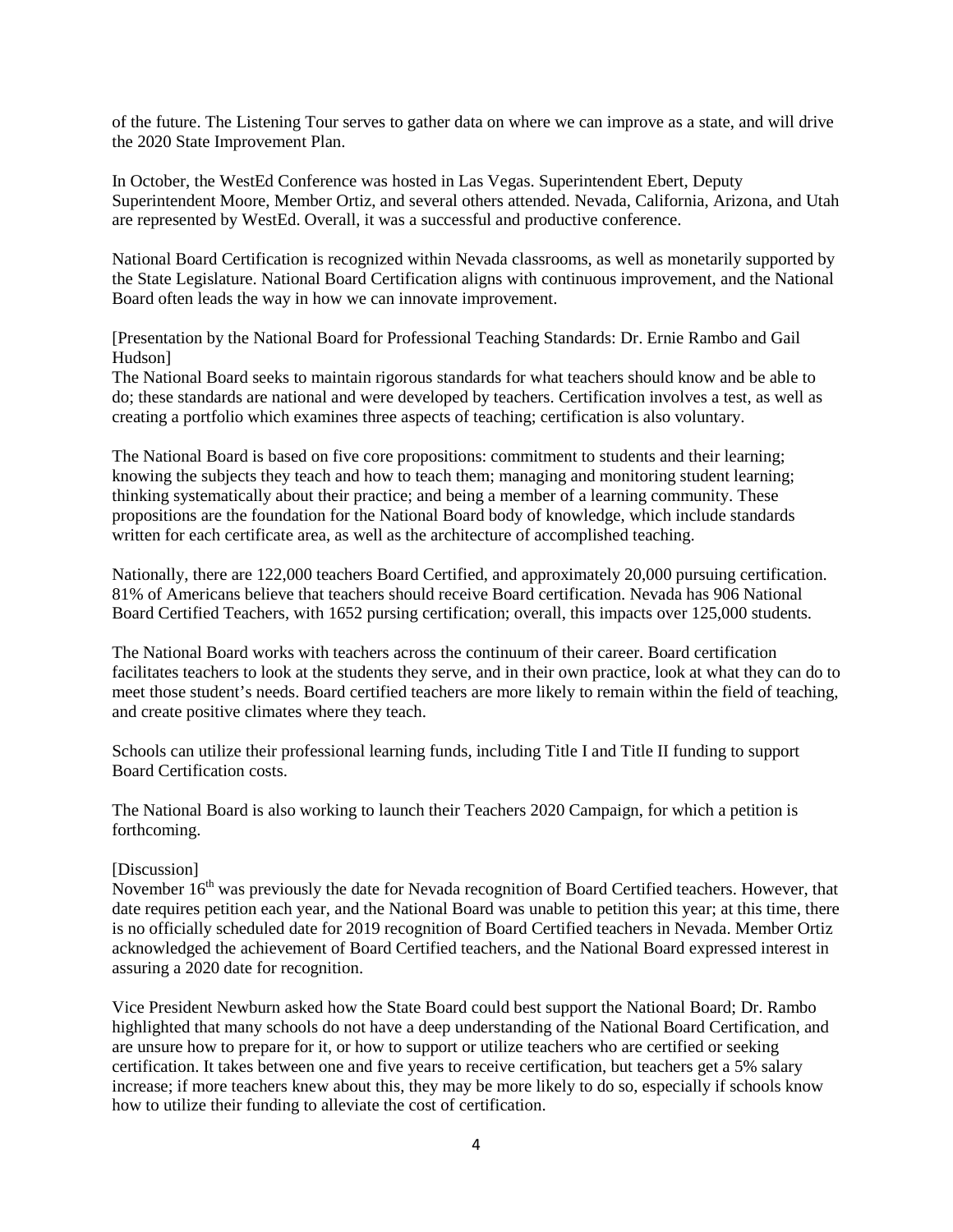### **6: APPROVAL OF CONSENT AGENDA**

- a. Dual Credit Request from Leadership Academy of Nevada for courses at the College of Southern Nevada
- b. Instructional Materials from Carson City School District i. Middle School Math
- c. Fourth quarter class-size reduction report with the average daily enrollment and ratio of pupils per licensed teacher for the associated grades
- d. Board Minutes: August 29, 2019 & October 10, 2019

### **Member Blakely moved to approve the Consent Agenda. Member Ortiz seconded. Motion Carried.**

## **7: INFORMATION, DISCUSSION, AND POSSIBLE ACTION ON RECOMMENDATIONS FROM THE TEACHERS AND LEADERS COUNCIL**

Anthony Nunez, Vice Chair of the Teachers and Leaders Council, and Dr. Kristin Whitey, Education Programs Professional in the Office of Educator Development and Support, Nevada Department of Education, conducted a PowerPoint presentation on the [Nevada Educator Performance Framework](http://www.doe.nv.gov/uploadedFiles/ndedoenvgov/content/Boards_Commissions_Councils/State_Board_of_Education/2019/November/SBETLCRecsNEPFScoreRanges.pdf) results for the 2018-2019 school year, as well as recommendations from the Teachers and Leaders Council regarding score ranges to determine final summative evaluation ratings of educators for the 2019-2020 school year.

The following groups are reviewed: school administrators; school counselors; school nurses; school psychologists; school social workers; speech-language pathologists; teachers; and teacher-librarians. Educational audiologists will also be evaluated, but they were in their pilot year, so they do not have ineffective, developing, effective, or highly effective ratings, as a score range has not yet been determined for them.

When observing the number of social workers in Clark County School District, it was noted that many of those employed are contracted, and those contracted are not required to use the Performance Framework, and this trend extends to many of the categories with low numbers.

### [Discussion]

Vice President Newburn noted that these presentations began in 2011, and in 2018, the State Board requested that the Teachers and Leaders Council rethink their approach to the data, as it seemed that the distribution shifts to the right, with very few rated as ineffective and developing. The State Board had a distinct concern with the developing category, as new teachers are developing by definition. It is a disadvantage to have them in the effective category, because the evolution from developing to effective cannot be tracked. It was found that the developing category could begin the process of termination, and the Board received testimony that principals could not put teachers into the developing category. The Board requested that this be changed, so that teachers could be placed into the developing category without consequence. Ideally, reporting should present a bell curve. The Board's primary complaint has been that the distribution does not reflect a plausible distribution, and in turn, the Board must express their disbelief each year.

Member Blakely extended further concern, and questioned whether the current system of rating is accomplishing the intended goal, as those rated developing are dismissed and those rated effective are considered to be at the bottom of the evaluation, making them question their long-term future. Vice President Newburn added that it was a fire/don't fire distribution when the bill was developed and changes need to be made in order for it to be a credible distribution in the future. Member Ortiz noted that SB 475 is permitting the transition from punitive ratings to ratings in line with educational development.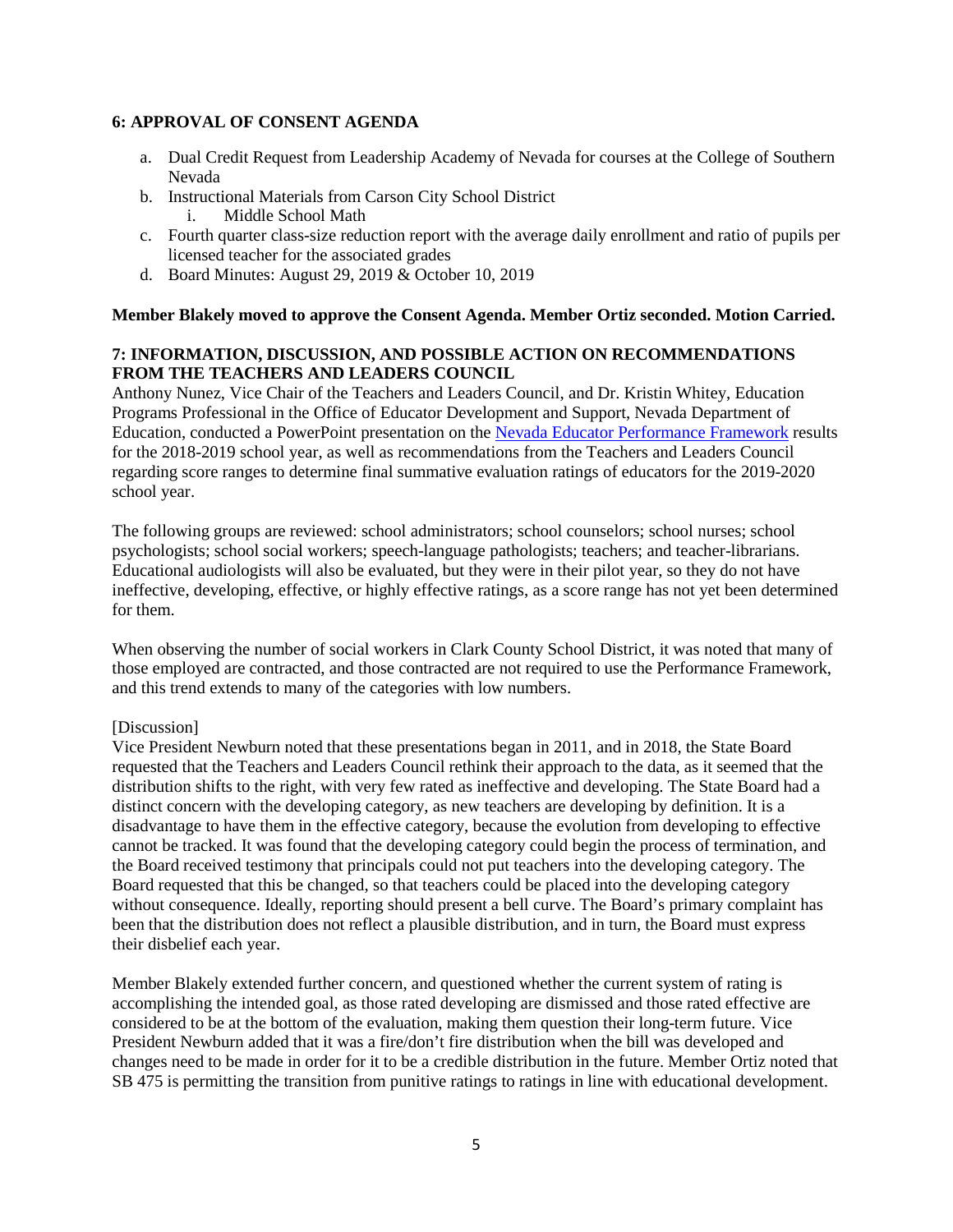Member Melcher highlighted that there may be difficulty with the terminology being used, particularly with the term "developing".

Mr. Nunez, responding to an inquiry from Member Ortiz, mentioned that there is a Guidance Memo providing the districts information for implementation, as well as resources and supports, including specific cycles for those in the "developing" category.

Vice President Newburn expressed concerns, after reviewing that all administrators in Clark County were rated effective or highly effective, that administrators evaluate administrators, and that this may not be a neutral practice. Member Dockweiler inquired if feedback was considered as a variable for administrator ratings. In 2014-2015 the Teachers and Leaders Council did utilize feedback as a component, but at that time, decided not to keep that element as part of the scoring for administrators. Member Ortiz noted that Clark County got rid of 3 principles for subpar performance, yet their scores reflect only effective and above. Member Ortiz supported Member Dockweiler's suggestion that feedback be considered as a component of administrator evaluation, or suggested the addition of 360 degree reviews.

Member Dockweiler expressed concern that the presentation does not include or rate those who are exempt. Teachers and administrators who receive two years of highly effective rating do not require evaluation the following year. Member Blakely also noted that if you calculate the exempt teachers and administrators into the distribution, the trend of those rated effective and above is much higher.

Member Melcher questioned if there were reports for how each district was processing the evaluations. Deputy Superintendent Gonzales remarked that school districts are required to report to School Board Trustees on the Performance Framework, and the Nevada Department of Education collects that information. The Department also conducts surveys on Framework implementation, as well as face-toface interviews. She further noted that the weights system for the Framework has changed from year to year, and that this would be the seventh year the Department would be starting with new percentages and a new baseline.

Vice President Newburn emphasized that the State Board's focus is accountability and transparency, and they were interested in seeing further work on the Nevada Educator Performance Framework metrics.

### [Recommendation]

The Teachers and Leaders Council (TLC) met on October 30, 2019 and reviewed the Nevada Educator Performance Framework data. Mr. Nunez noted that recommendations were based on how the Framework would be implemented in 2019-2020 based upon the 2019 Legislative Session. The Student Learning Goal (SLG) weight was changed in 2019, and the "developing" rating is being shifted. Notably, the weights have also changed every year for 7 years. The Framework has always been developed as a growth document by the TLC to support teachers and administrators to become master practitioners. There is a great deal of context for what doing right by our student means, and what it means to be a good administrator.

The current recommendation by the TLC is to maintain stability in the ranges for the period of time, until we can get stability in the weights for each area and range. Several other licensed educational personnel (OLEP) work groups are reconvening to determine what a 4.0 rating should be, and updating their standards and indicators to align with the specificity in which they operate to improve the Framework. There are several changes going on, so we would like to maintain stability in these ranges for our educators at this time. The TLC is requesting that the State Board also pass a motion to establish score ranges for educational audiologists; all other groups have had score ranges previously.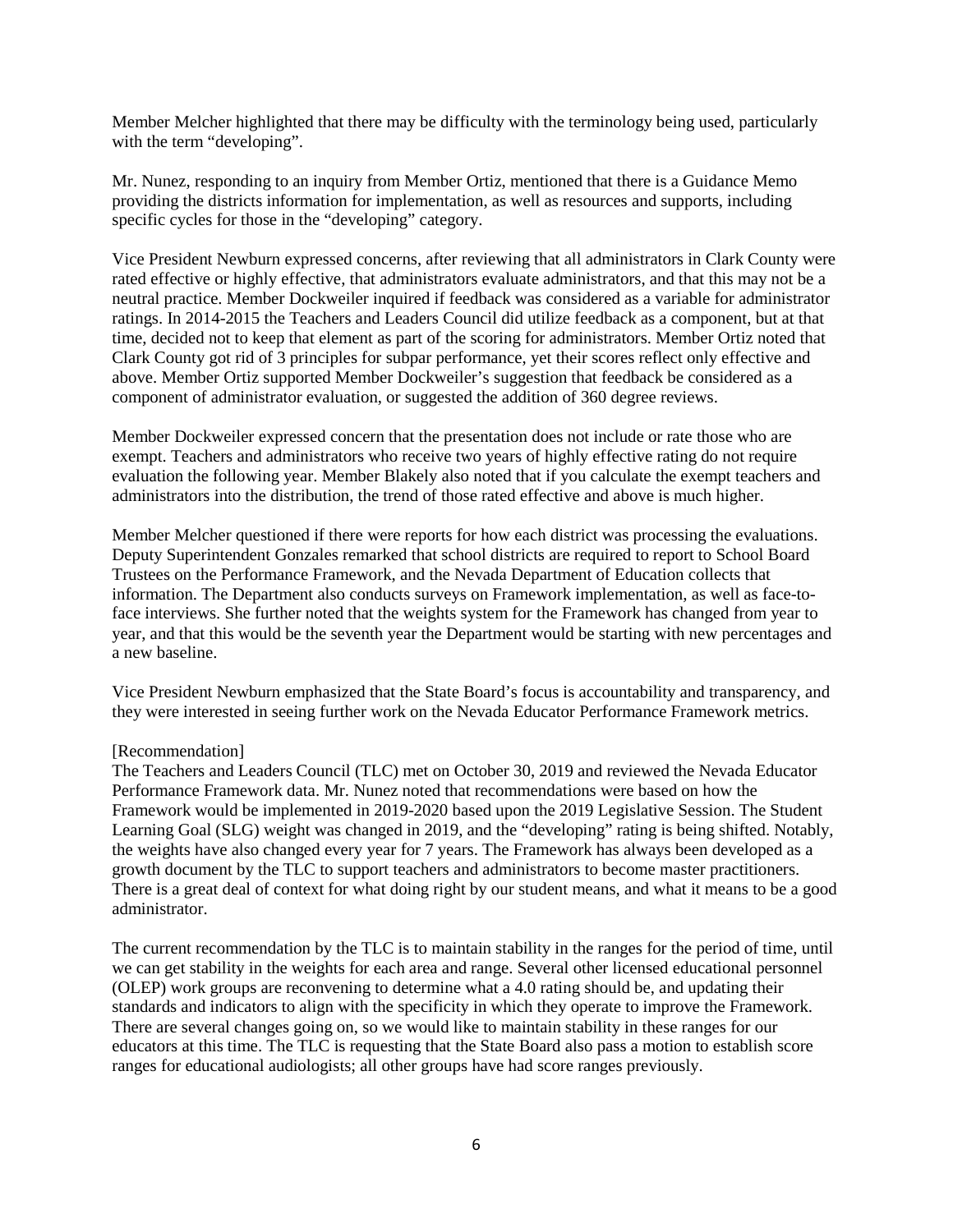**The State Board of Education approves the recommendation by the Teachers and Leaders Council for 2019-2020 Nevada Educator Performance Framework score ranges to remain the same as in previous years to allow for comparability across multiple years, and to use the extant score ranges for the Educational Audiologists during the 2019-2020 school year.** 

**Member Ortiz moved to approve the recommendations of the Teachers and Leaders Council. Member Dockweiler seconded. Motion carried.** 

### *Convenience Break*

## **8: INFORMATION, DISCUSSION, AND POSSIBLE ACTION REGARDING NEW, TRANSFER, AND CURRENT TEACHER INCENTIVES PURSUANT TO SENATE BILL 555 SECTION 30 AND ASSEMBLY BILL 196**

Jeff Briske, Education Programs Professional in the Office of Educator Licensure, Nevada Department of Education, conducted a PowerPoint presentation on the current available funds and requests for funds from districts and SPCSA schools regarding [Teacher Incentives,](http://www.doe.nv.gov/uploadedFiles/ndedoenvgov/content/Boards_Commissions_Councils/State_Board_of_Education/2019/November/Item8-TeacherIncentives.pdf) with recommendations for Teacher Incentives Awards to districts and SPCSA schools per the State Board's request at the October 10, 2019 meeting. The Department of Education distributed surveys across the districts to gather this information, and recommends that the Board make separate motions on each Teacher Incentive category.

### [Discussion]

Member Ortiz asked for clarification regarding whether the School Districts had made any promises regarding distributions. Mr. Briske noted that Churchill, Clark, Washoe, and White Pine had not made promises; Humboldt, Lander, and Lyon had made promises to teachers but would either be able to make up for disparities with other funding resources or understood that they could not be guaranteed those funds.

Member Ortiz also asked for clarification around distribution, and assuring that the full dollar amounts get distributed to teachers in Title I schools. Mr. Briske noted that distribution is handled by the local School **District** 

Mr. Briske clarified that the Legislature decided to take a portion of the incentive dollars and put them into AB 309, which is a block grant. If districts need to utilize other funding sources for incentive dollars, AB 309 may be one of the funding sources they could select.

Member Dockweiler noted that a new hire in the 2019-2020 school year could become a current hire in the 2020-2021 school year; Member Ortiz elaborated on hiring schedules and how that may affect incentive distributions.

*Member Blakely made a motion to approve spending half of the biennium funding in FY20, reserving half for FY21 for New Hires; Vice President Newburn asked that Member Blakely hold his motion so that the Board could vote on all motions at the same time.* 

Member Ortiz expressed concern with the teacher incentives provided for current teachers; she noted that while Nevada is in a dire situation to find teachers, there is also a need to keep the ones we have, and \$661 does not seem like an incentive to keep someone. Mr. Briske remarked that current discussion with districts is primarily around attracting new teachers. Member Ortiz welcomed public comment from Human Resources professionals in the audience.

Ms. Anna Savala, Human Resources Manager at Washoe County School District, commented that there had been a morale issue at their schools, as teachers who had been at Title I schools their entire career did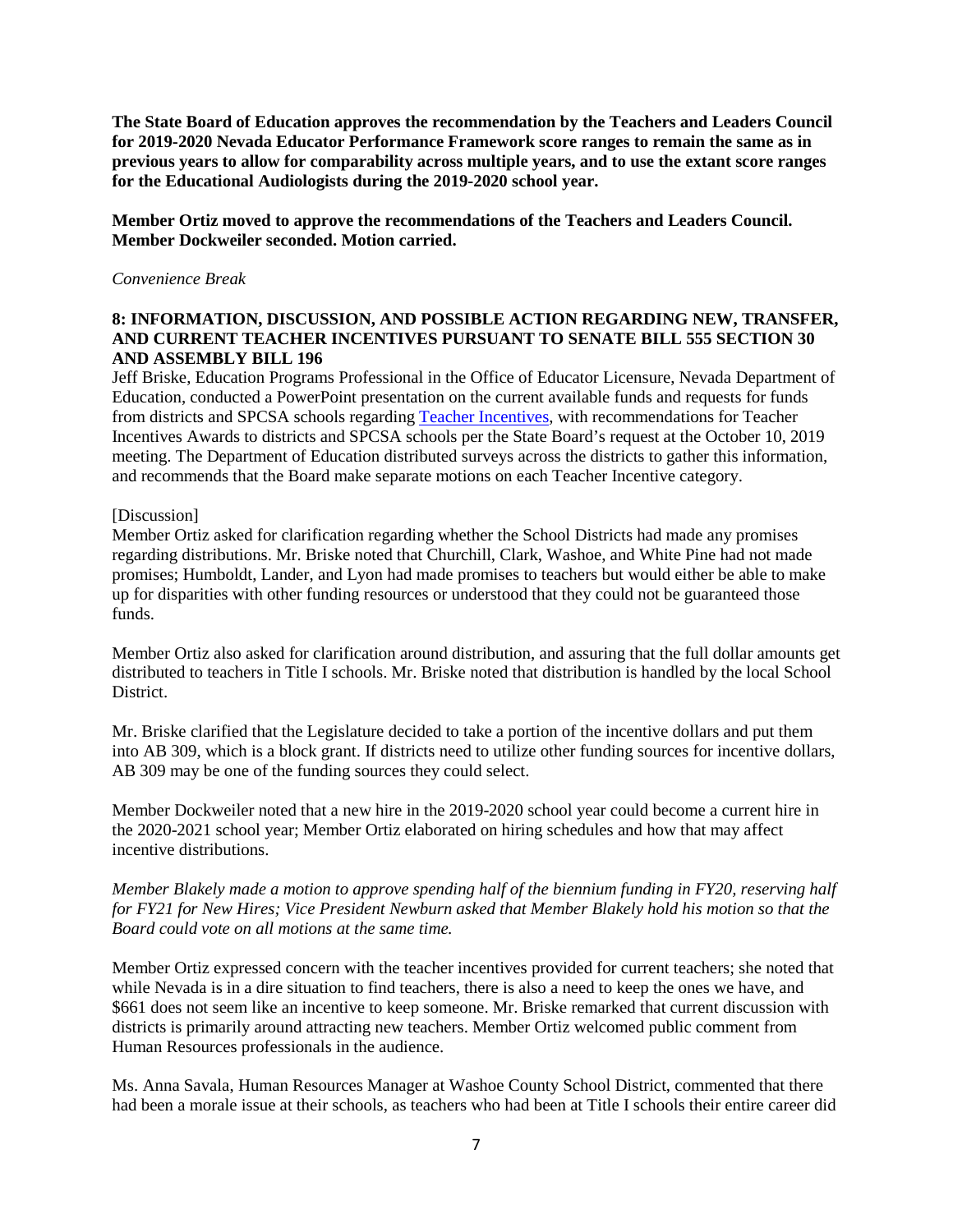not receive incentives, while transfers received \$5000. At the same time, only half of those transfers remained at the school they had received that incentive for. *(A complete copy of her statement is attached in Appendix A)* 

Mr. Benavides, Clark County School District, commented that there was a need for consistency between categories moving forward, and that Clark County had been suffering from recruitment issues. *(A complete copy of his statement is attached in Appendix A)*

Member Ortiz remarked that she had concerns over the large transfer incentive, and the \$300 incentive for current teachers did not seem a viable option, as it was not enough to keep a teacher. She inquired if it was possible to grant the full incentive for new teachers to rural districts, and divide the balance in urban districts, with urban districts then supplementing that amount with other funds.

Mr. Briske noted that the Board could create their own motion.

There was surplus this year and last year within the transfer category, and a work group was done to move portions of this fund to another allowable use category. School districts do not have high demand for transfer to eligible schools. Movement of funds from the transfer category to another category, such as current, would require a proposal being sent and approved by the Interim Finance Committee. If transfer incentives were awarded for FY20, that would leave only the surplus amount for FY21.

Member Melcher discussed distributing funds differently between rural and urban districts, stating that if it had been the legislative intent, they would have done so. He had concerns about keeping things equitable, and the slippery slope of the Board designating different districts different amounts.

**The State Board of Education approves spending half of the biennium funding in FY20, reserving half for FY21 across all three categories—new, transfer, and current—with anticipation that the IFC would allow the Board to move funds from the transfer category to the current category, adding an additional \$52 per teacher.** 

**Member Blakely moved to approve the Board's decision on Teacher Incentives. Member Melcher seconded. Member Ortiz dissents. Motion carried.** 

**9: INFORMATION AND DISCUSSION REGARDING THE STRENGTHENING CAREER AND TECHNICAL EDUCATION FOR THE 21ST CENTURY ACT (PERKINS V) STATE PLAN**  Kris Nelson, Director of Career Readiness, Adult Learning & Education Options, Nevada Department of Education and Mark Newburn, Vice President, Nevada State Board of Education, conducted a PowerPoint presentation on the draft [Perkins V State Plan,](http://www.doe.nv.gov/uploadedFiles/ndedoenvgov/content/Boards_Commissions_Councils/State_Board_of_Education/2019/November/PERKINSPresentationrev.pdf) which will be presented to the Board in December for approval before it is submitted to the U.S. Department of Education.

### [Discussion]

Member Ortiz requested clarification on how career clusters are determined, if there are roadmaps available to chart career preparation, and what data drives the programming.

Director Nelson noted that Nevada has six of the nationally-defined career clusters, and out of those there are 76 programs of study. Education is one of the four priority programs identified by the Governor as high wage, in demand programs, and receives priority status in the grant making process. Curriculum frameworks and roadmaps are available for each program of study, which are part of the LifeWorks program campaign. The data which drives the programs include comprehensive needs assessments at the local level, allowing the local education agency to conduct an analysis of the workforce and economic needs in their local areas which will then determine whether or not they have the current technical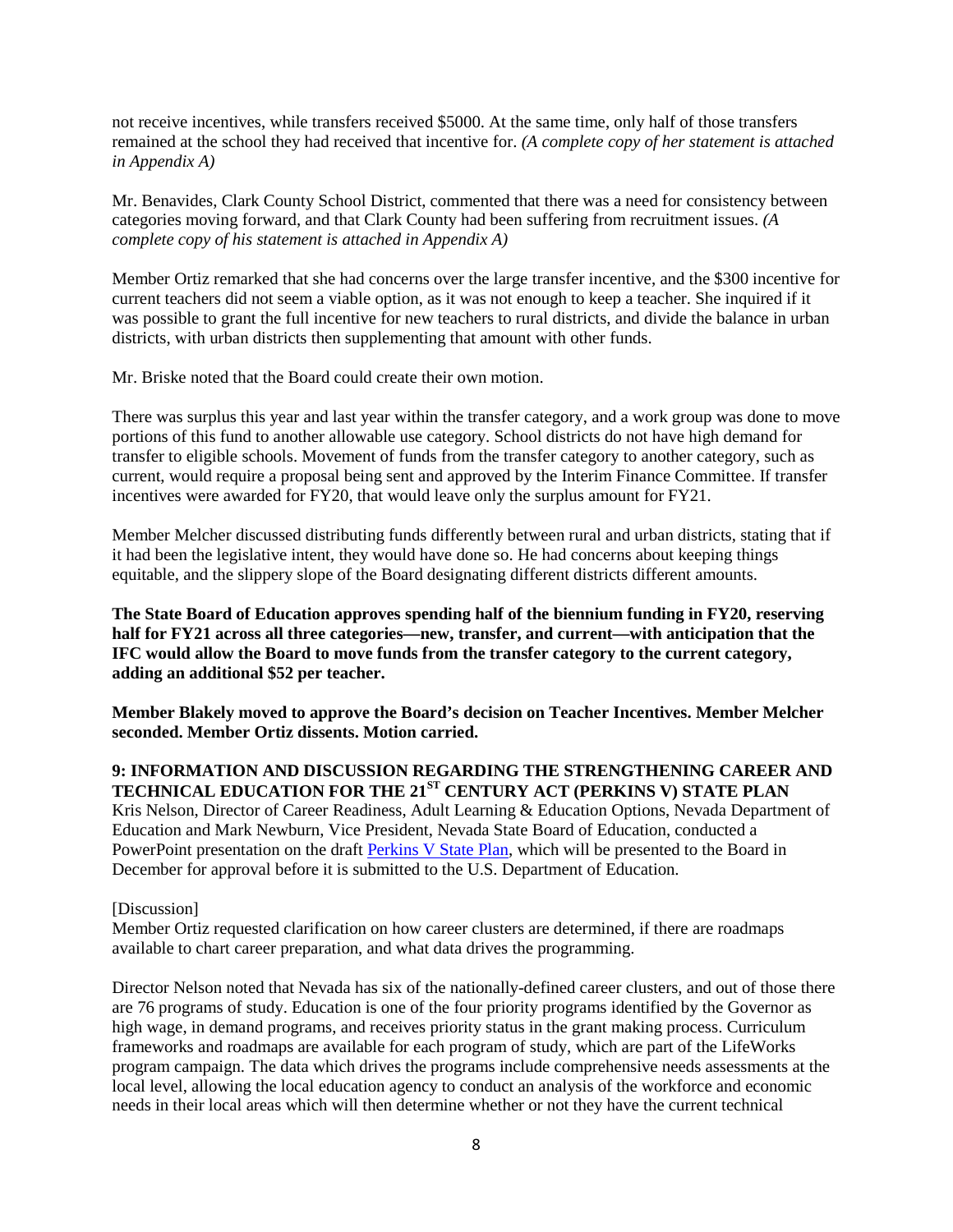education offerings that correlate with those needs. Another assessment is the Nevada Education to Employment Initiative which is in collaboration between the Department and WestEd. As a whole, Perkins V seeks to identify gaps and opportunities.

*Vice President Newburn elected to take the next agenda item out of order, moving to Agenda Item 11, Information and Discussion regarding the Commission on School Funding* 

# **11: INFORMATION AND DISCUSSION REGARDING THE COMMISSION ON SCHOOL FUNDING**

Heidi Haartz, Deputy Superintendent of Business and Support Services, Nevada Department of Education; Guy Hobbs, Vice Chair of the Commission on School Funding; Dr. David Jensen, Lead of the Commission's Formula and Distribution Work Group; and Jim McIntosh, Lead of the Commission's Reporting and Monitoring Work Group, presented an Update on the work of the Commission on School Funding to implement the requirements of [Senate Bill 543.](http://www.doe.nv.gov/uploadedFiles/ndedoenvgov/content/Boards_Commissions_Councils/State_Board_of_Education/2019/November/SB543ImplementationUpdate.pdf)

Future collaboration between the State Board and the Commission on School Funding will include the establishment of regulations, relating to the methodology for setting the weights and cost adjustment factors, as well as the administrative caps for school districts.

### [Discussion]

Vice President Newburn emphasized that the failure of the last funding formula was transparency; for the new funding formula, the State Board is looking for transparency so they can engage with accountability and equity.

Member Ortiz asked that the Commission also focus on addressing adequacy. Adequacy should not be the goal; and that we should be funding what we need. She remarked on the importance that money from the state is getting all the way to the school, and when there are transfers, that money follows them, and that the focus is not just on the formula, but that there is enough money in the first place.

Members Blakely and Melcher echoed their support and gratitude for Commissions commitment to their work and the work they are doing.

### *Convenience Break*

**10: INFORMATION AND DISCUSSION REGARDING THE OUTCOMES OF THE PRESCHOOL DEVELOPMENT GRANT, THE CURRENT STATUS OF THE NEVADA READY! PRE-K PROGRAM, AND THE REQUIREMENTS OF SENATE BILL 84, WHICH ESTABLISHES A PROGRAM TO AWARD GRANTS TO SUPPORT PRE-K PROGRAMS** Patti Oya, Director of Early Learning and Development, Nevada Department of Education, and Dr. Stacey Joyner, Education Programs Supervisor, Office of Early Learning and Development, Nevada Department of Education, conducted a PowerPoint presentation on variou[s Early Learning](http://www.doe.nv.gov/uploadedFiles/ndedoenvgov/content/Boards_Commissions_Councils/State_Board_of_Education/2019/November/EarlyLearningPPT.pdf) initiatives, including the Preschool Development Grant, the Nevada Ready! Pre-K Program, and SB 84.

The Department's long-term goal is universal Pre-K, but the State currently serves approximately 11-15% of 4-year-olds at 200% under the poverty level. The majority of programs are within school districts, in elementary schools, but some are in childcare centers. The Quality Rating and Improvement System ratings are not aligned with the comprehensive campus scores, as they use different measures. At this time, these ratings do not affect the Nevada School Performance Framework ratings, as not every district or school has funding to provide Pre-K. The Preschool Development Grant is unable to continue due to lack of funding.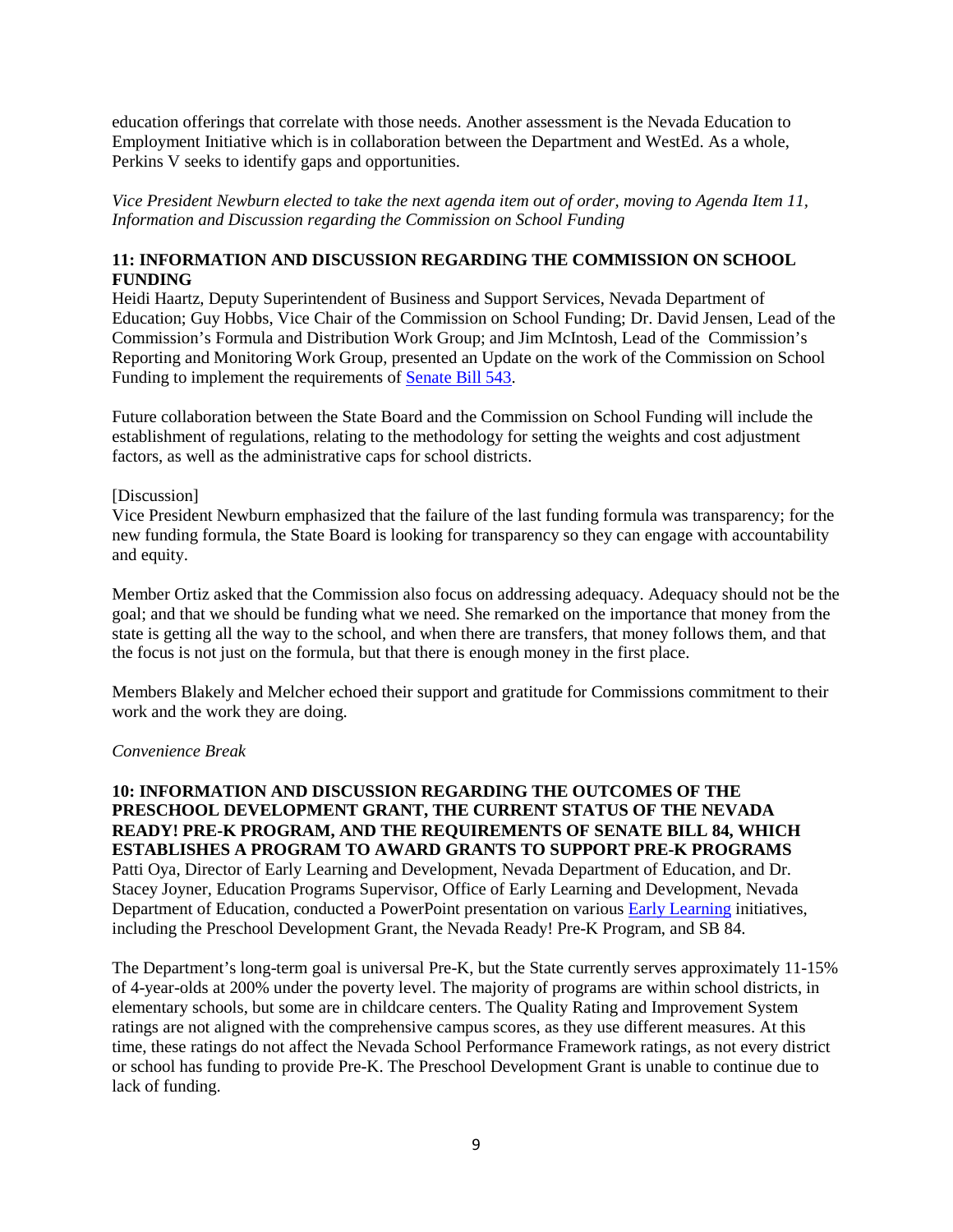Member Dockweiler and Member Ortiz expressed their appreciation for the work being done to support Pre-K programs.

## **12: FUTURE AGENDA ITEMS**

Member Ortiz has been asked to Chair the Education Subcommittee for the Census Complete Count Committee, and would like to report on the first meeting of the Subcommittee at the December 2019 Board Meeting.

## **13: PUBLIC COMMENT #2**

No public comment.

## **14: ADJOURNMENT**

Meeting adjourned at 12:56 PM.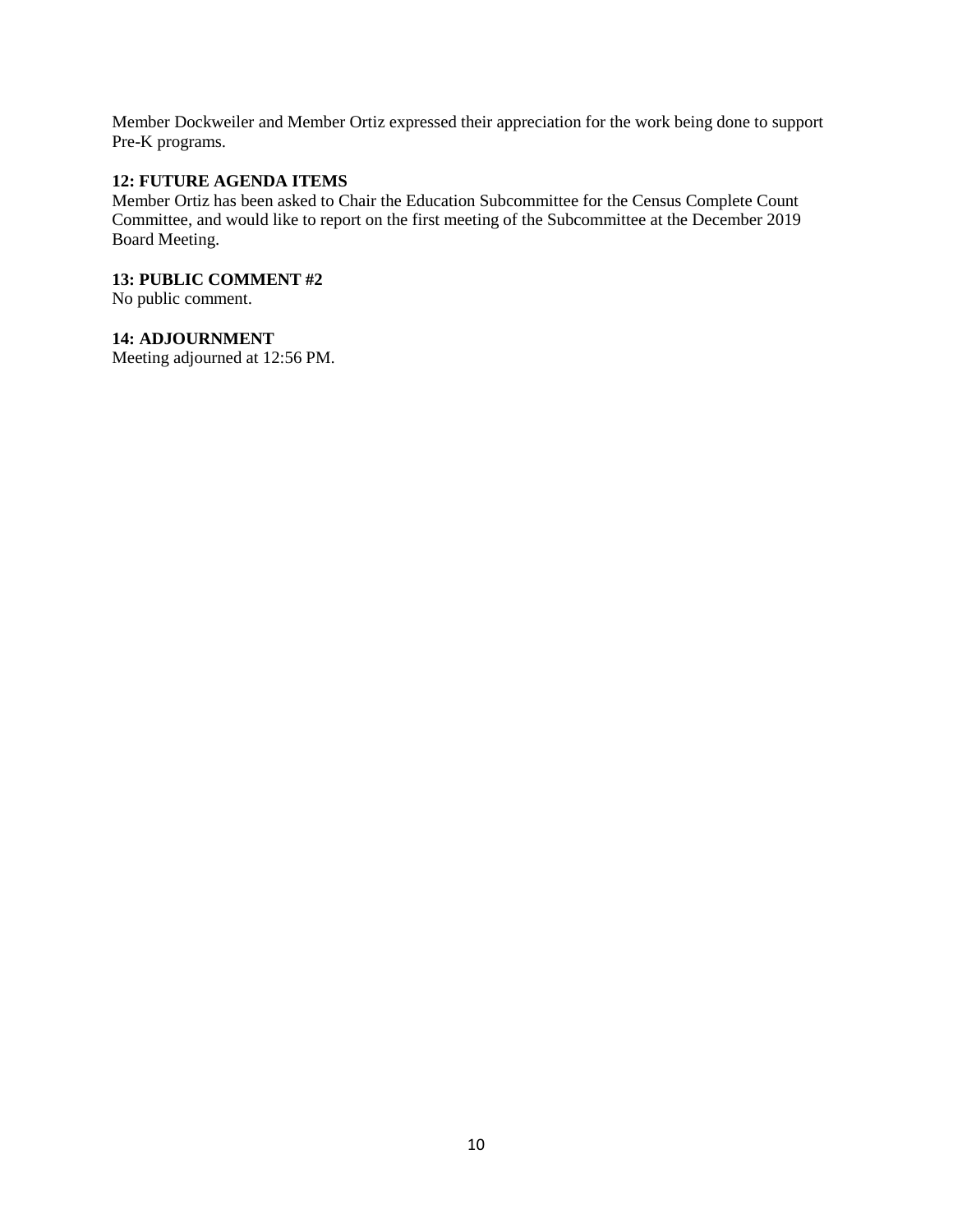### *Appendix A: Statements Given During Public Comment*

- 1. Nate MacKinnon, Vice Chancellor for Community Colleges, spoke on Agenda Item 9, the Strengthening Career and Technical Education for the 21<sup>st</sup> Century Act (Perkins V) State Plan.
- 2. Jordana McCudden, Title I Learning Strategist at Keller Middle School and Teacher Plus Senior Policy Fellow, spoke on Agenda Item 8, New, Transfer, and Current Teacher Incentives pursuant to Senate Bill 555 Section 30 and Assembly Bill 196, specifically Teacher Incentives in Title I schools.
- 3. Anna Savala, Human Resources Manager at Washoe County School District, Agenda Item 8, New, Transfer, and Current Teacher Incentives pursuant to Senate Bill 555 Section 30 and Assembly Bill 196, specifically Teacher Incentives in Title I schools.
- 4. Leonardo Benavides, Clark County School District, Agenda Item 8, New, Transfer, and Current Teacher Incentives pursuant to Senate Bill 555 Section 30 and Assembly Bill 196, specifically Teacher Incentives in Title I schools.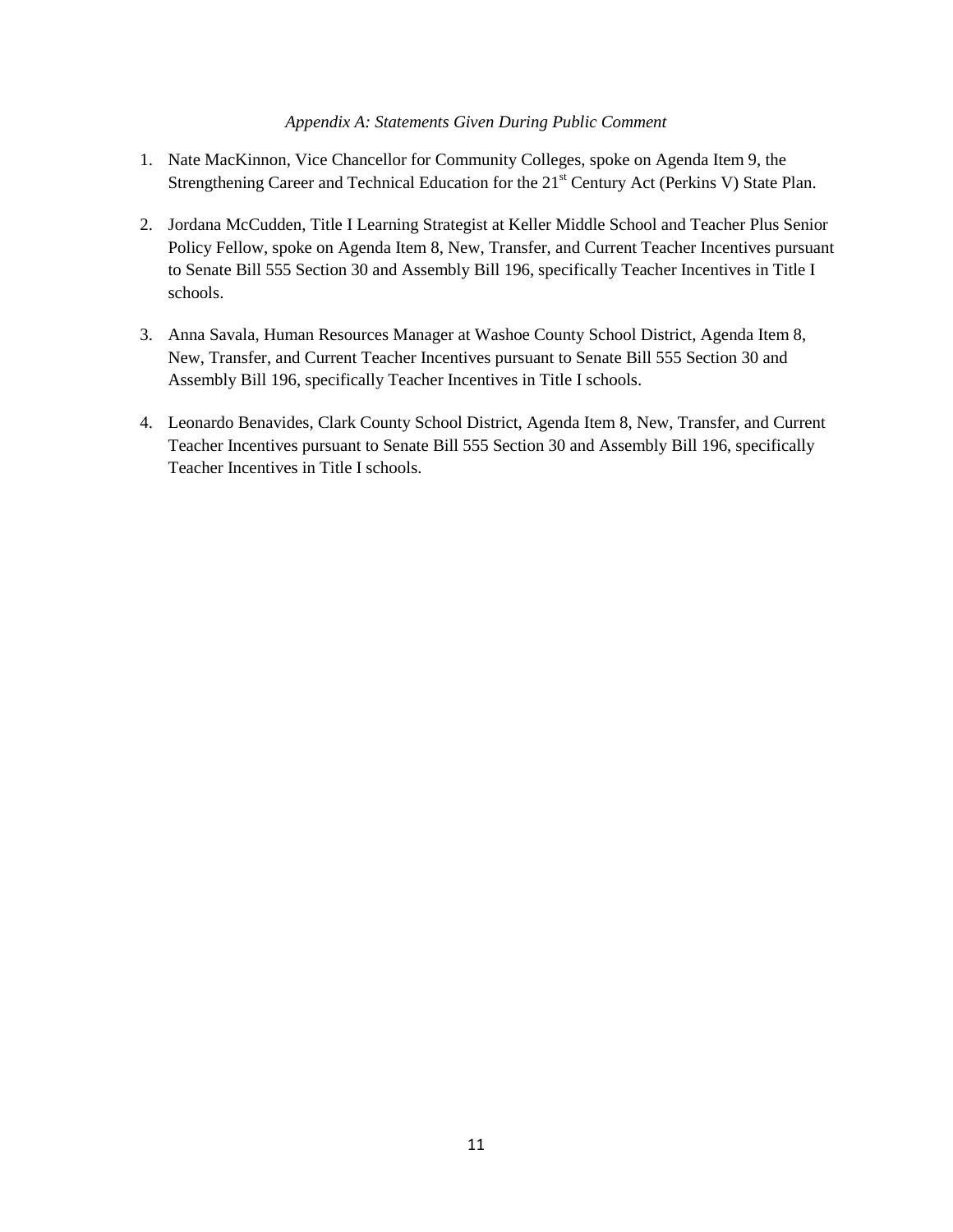#### **Item A1, Nate MacKinnon**

Good morning. For the record, my name is Nate MacKinnon. I'm the Vice Chancellor for Community Colleges at the Nevada System of Higher Education. It's a pleasure to be here with you, Mr. Vice President, Superintendent Ebert, and through you to the members. I'm here today on behalf of the Nevada System of Higher Education to voice support for Item Number 9, the Perkins V Plan discussion. I know that today you're not voting on approving it, but looking at doing that next month, and happy to be back here with you at that point to reiterate our support from the Nevada System of Higher Education. I want to thank Director Kris Nelson for her partnership in working on this with all stakeholders, ourselves included from the Nevada System of Higher Education and the Community Colleges, it's always been a terrific partnership with NDE and the CTE office here with our community colleges, and we were very pleased to be a part of this. Most notably, I think as you'll hear later today, the opportunities for CTE dual enrollment in particular, as we look to create and enhance our CTE pathways across the entire state for all students to ensure that students have an opportunity to get both college credits, as well as earn their high school credentials in their CTE area of expertise. On behalf of the community colleges, I wanted to come here today to voice our support for the proposal that's written, and we're very excited for what lays ahead under Perkins V. Thank you very much.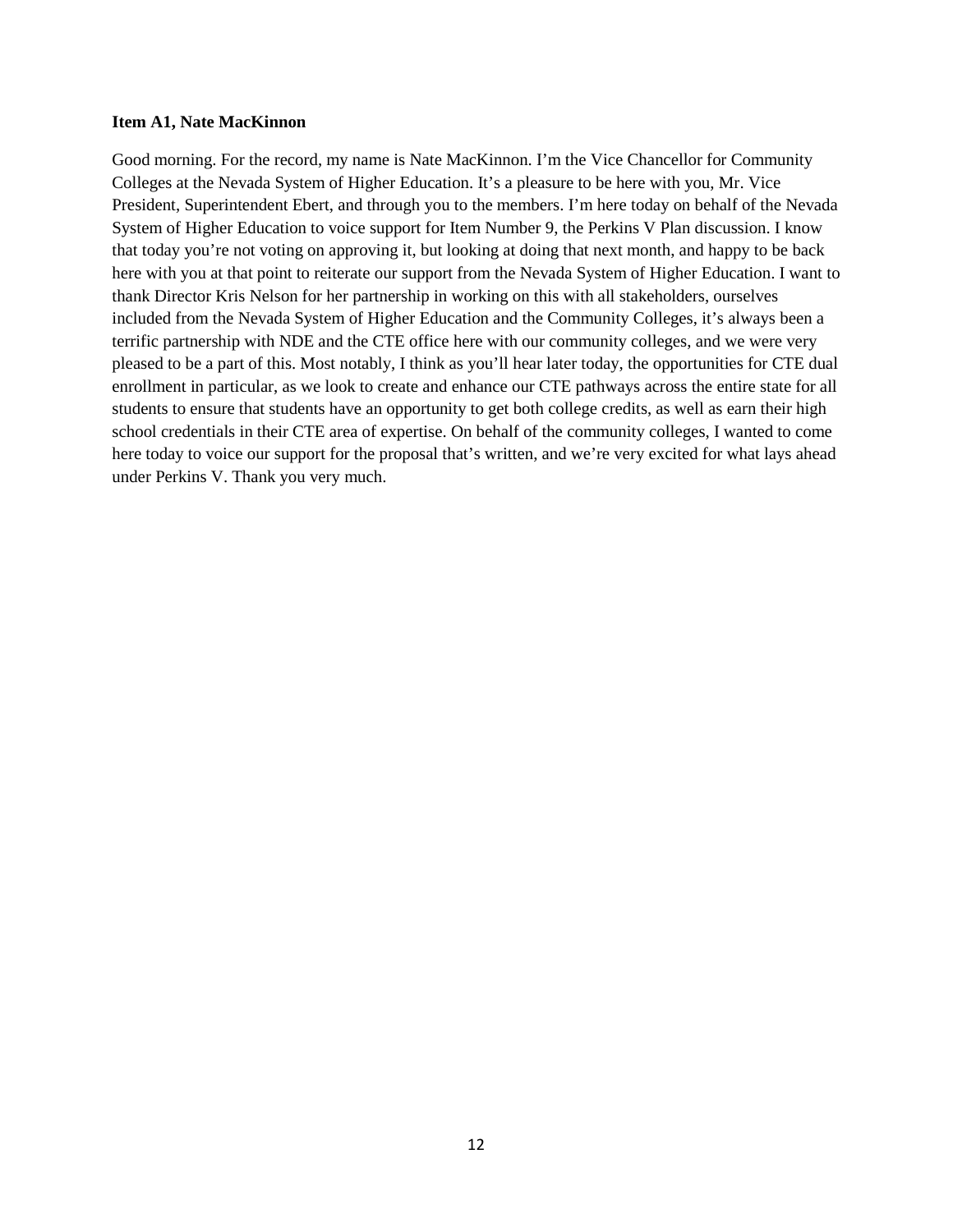## **Item A2, Jordana McCudden**

For the record, my name is Jordana McCudden. I am a Teaching Policy Fellow with Teach Plus Nevada and have been an educator in the Clark County School District for 20 years. I have worked in both elementary and middle schools, one star and five star schools, in affluent and low-income areas.

I am an educator through and through. I cannot imagine working in any other field. Teaching is the most demanding yet rewarding job on the planet. Working at a Title 1 school is even more rewarding, but absolutely more demanding than working in wealthier areas. Students at these schools walk into the classroom a year or more deficient in any number of academic areas. Teachers must work to teach them at grade level while simultaneously catch them up. And class sizes at these schools are just as outrageously large as other schools - 35 to 40 per class in secondary schools.

The Nevada Legislature knew what they were doing when they allocated monetary incentives for teachers working in Title 1 schools. They understood that these are the schools most needing qualified teachers that stay year after year to develop a strong culture at their building, in which students have high expectations put upon them and are given the support to reach these goals. The Nevada Legislature knew that too often teachers at Title 1 schools are brand new to the profession, meaning they are ill-equipped to help students catch up and keep up with their more affluent peers. They recognized the need to entice highly effective teachers to Title 1 schools who can mentor and guide these new teachers as they work to improve their practice. The legislature understood that we cannot reach our state's goal of becoming the fastest improving state in the nation without doing something drastic to improve Title 1 schools. That is why they intended to give incentives to get teachers to move to and stay at Title 1 schools.

You must decide to distribute all monetary incentives to teachers this year. When money is dangled in front of teachers as a reward and then pulled away, it is demoralizing. It deflates our self-worth. It appears as if you do not value the hard work being done to help our students reach their potential. This is especially true in CCSD where teachers just fought tooth and nail to have our contract honored. Should we have to beg for this promise to be kept, too?

Year after year we ponder how we can retain teachers in Nevada. Let us stick with the basics: value educators. You cannot take away financial incentives and claim to value the work teachers do. This is a no-brainer. You will save money in trying to recruit teachers if you actively work to retain us.

Thank you.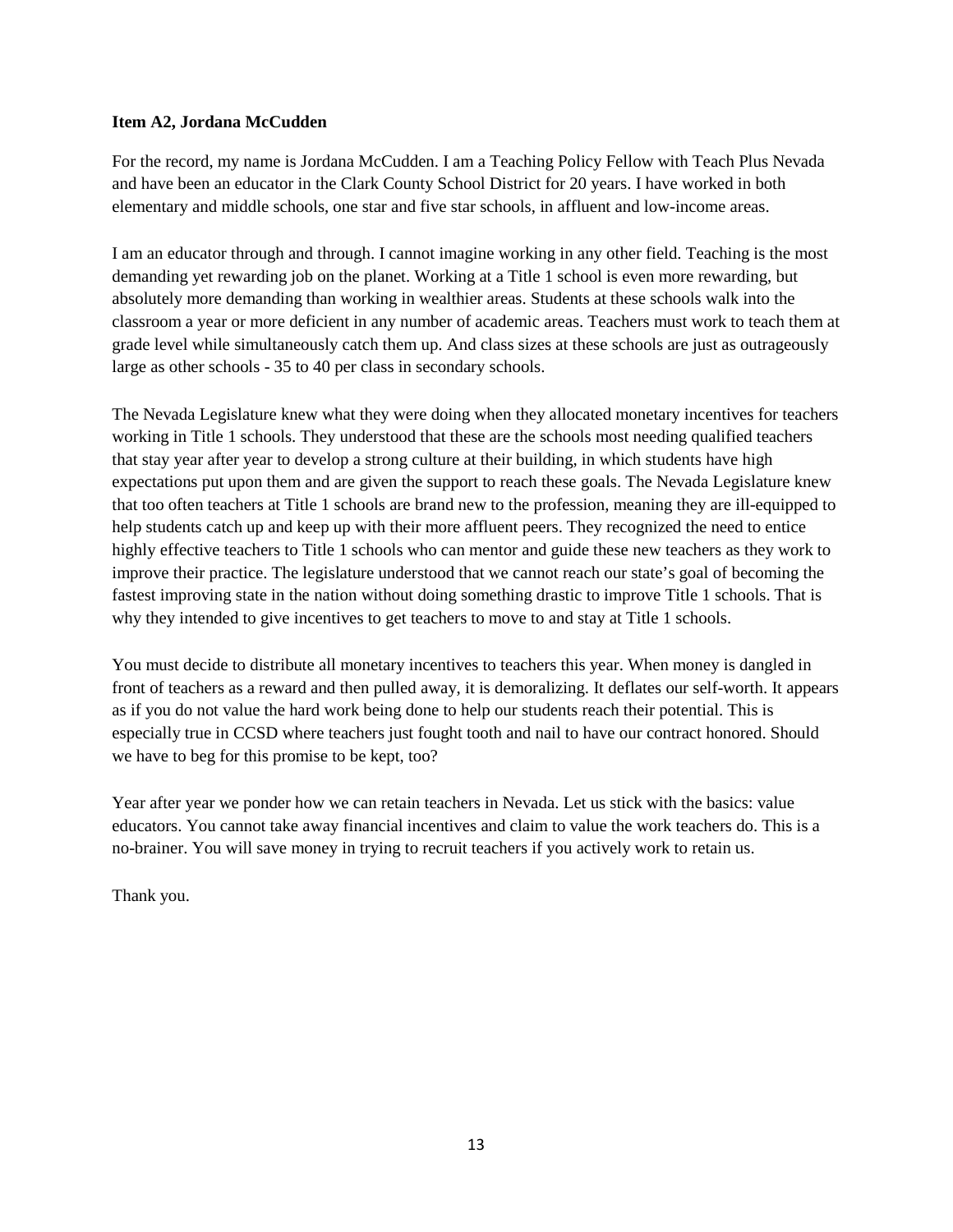#### **Item A3, Anna Savala**

Good morning, this is Anna Savala with Washoe County School District up here in Carson. So I wanted to provide feedback as far as the dollar amounts. So, if we took option number two, splitting the funding between two years, that would give our current teachers about \$330. One of the issues we had last year was that we offered teachers who transferred into a Title I schools the \$5000, and it was a big morale issue for teachers who were at Title I schools their entire career and didn't get any incentive. So, with option 2, we're saying we'll give you \$330, but our new teachers, our teachers who are transferring into Title I schools, still get \$1500. That's going with option number 2. So we haven't talked about what the proper incentive amount would be. \$5000 was a lot last year to transfer into the schools. We had 28-29 people who were eligible for that incentive, and based off of that, only 50% of those teachers actually stayed at the school that they received the incentive for. So again, as far as correct dollar amount, we haven't looked into that, but I think we're still going to have issues with our current teachers only getting the \$300, and those that transfer in will still get a bigger incentive.

Anna Savala with Washoe County School District—so the surplus amount would only be, and Jeff, correct me if I'm wrong, would only be if we awarded that full 2.1 million for this one year. So that \$400,000 would be surplus for FY21, correct? I can't speak for how the other districts submitted their application, but based off of how other incentives have been awarded, that amount had always been split in half. So our application, our request is for the FY20 school year. So it wasn't to take, whatever, the 800 people we had over two years, it was for what our need would be for FY20.